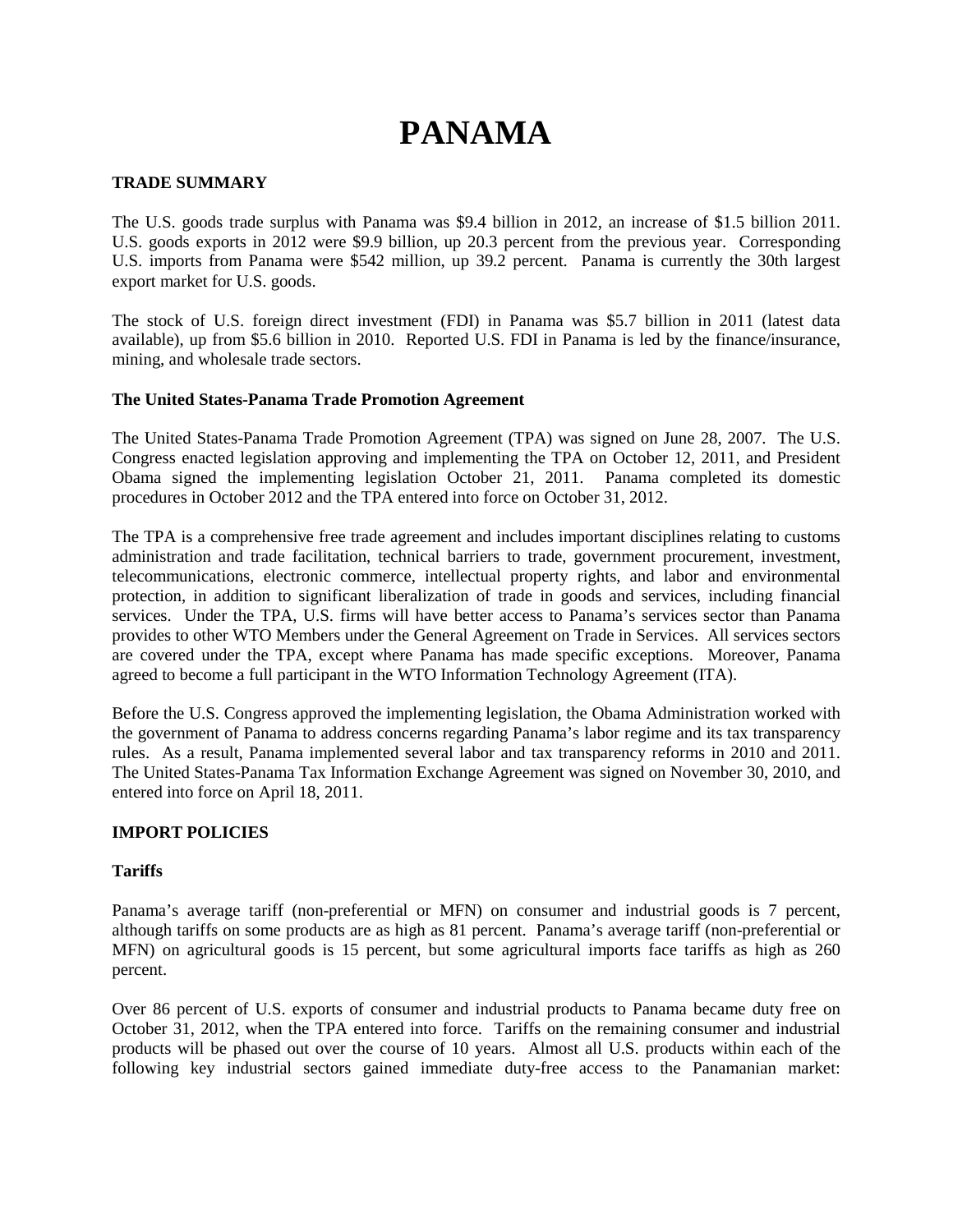information communications and telecommunications equipment; agricultural and construction equipment; aircraft and parts; medical and scientific equipment; environmental products; pharmaceuticals; fertilizers; and agro-chemicals. Apparel products made in Panama will be duty free under the TPA if they use U.S. or Panamanian fabric and yarn. In 2012, Panama notified the WTO of its ITA tariff schedule and thereby achieved membership in the ITA. As an ITA participant, Panama has committed to provide duty-free treatment on imports of products covered by the ITA to all WTO Members.

The TPA provides for immediate duty-free treatment for over half of U.S. agricultural exports to Panama (by value), including high quality beef, certain pork and poultry products, cotton, wheat, soybeans and soybean meal, most fresh fruits and tree nuts, distilled spirits and wine, and a wide assortment of processed products. Under the terms of the TPA, duties on most other agricultural goods will be phased out within 5 years to 12 years depending on the product. Sensitive products will see tariffs phased out within 15 years to 20 years. In some cases, the current applied MFN tariff for agricultural goods is lower than tariff commitment under the TPA and will continue to apply to U.S. products.

The TPA also provides for some immediate improved market access opportunities through tariff-rate quotas (TRQs) for certain U.S. agricultural products. The TRQs permit immediate duty-free access for specified quantities of certain agricultural products during the tariff phase-out period, with the duty-free amount expanding during that period. The TRQs are administered using four different mechanisms depending on the product: auctions; first-come, first-served; licensing; and an export trading company. The government of Panama issued the Implementing Regulations for TRQ administration systems under the TPA in Executive Decree No. 154 of October 10, 2012. Customs Resolution No. 246 of October 22, 2012 governs the implementation of the first-come, first-served TRQ administration system.

Strong customs cooperation commitments between the United States and Panama under the TPA will allow for verification of claims of origin or preferential treatment, and denial of preferential treatment or entry if claims cannot be verified.

### **Nontariff Measures**

In addition to tariffs, all goods, except for foods and feeds, and most services sold in Panama, are subject to a 7 percent ITBMS (value-added tax). In the case of imported goods, the ITBMS is levied on the cost, insurance, and freight value, as well as on import duties and other handling charges. The tax is higher for cigarettes and alcohol. Pharmaceuticals, foods, school supplies, goods that will be re-exported, and all products related to transactions occurring in any free zone are exempt from the tax under most circumstances. In 2012, the government introduced an excise tax on vehicle sales, which varies from 5 to 25 percent based on the value of the vehicle and other characteristics of the vehicle, for example, if the vehicle is a hybrid.

Importing entities are required to hold a *license* to operate in Panama in order to import manufactured goods into the country. The license may be obtained through Panama's online business registration service, *Panama Emprende*. Importing entities holding such a license are not required to have a separate import license for individual shipments, except for imports of certain controlled products such as weapons, medicine, pharmaceutical products, and certain chemicals.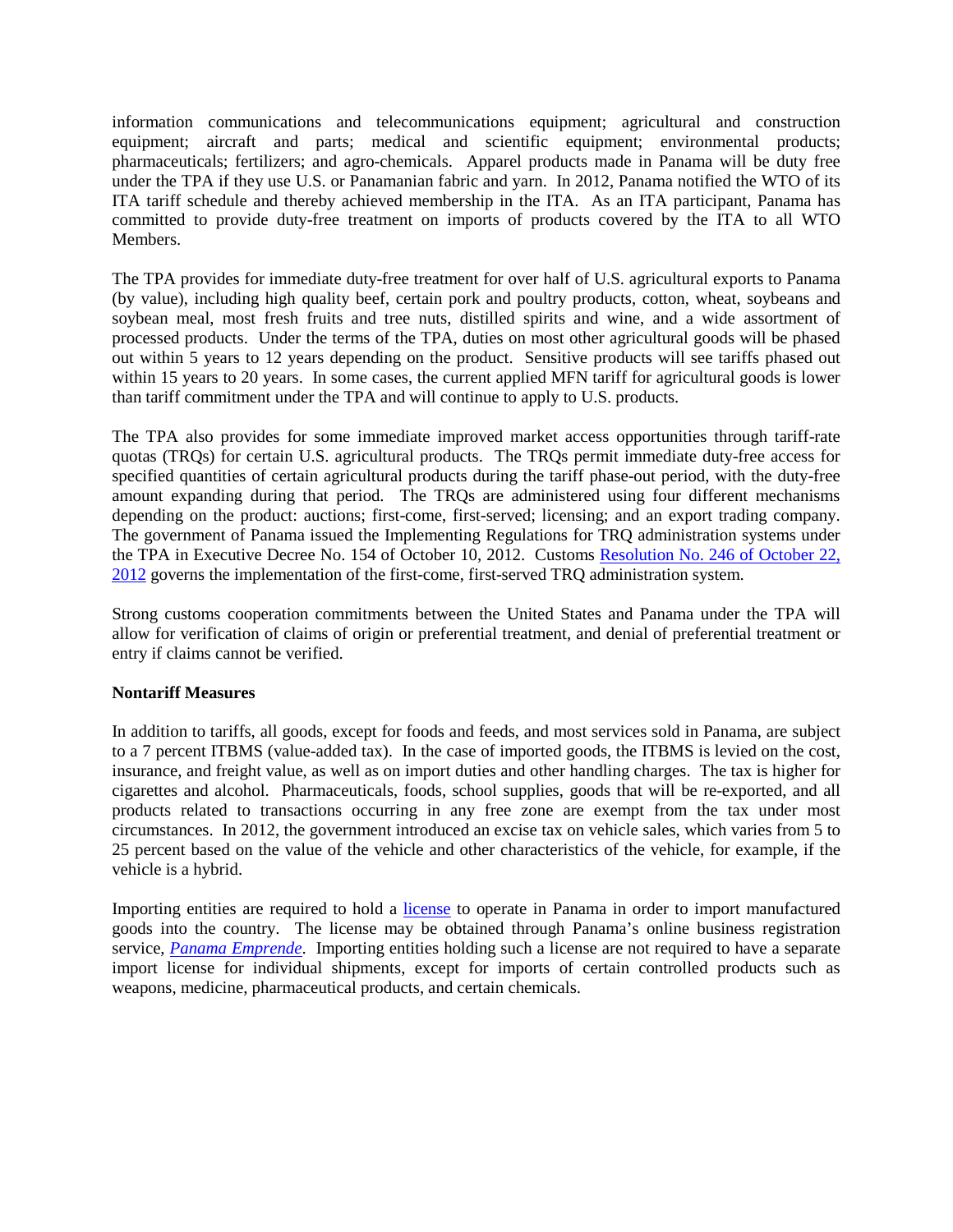#### **GOVERNMENT PROCUREMENT**

Panamanian Law 22 of 2006, as amended by Law 48 of 2011 and Law 62 of 2012, among others, regulates government procurement and other related issues. Law 22 requires publication of all proposed government purchases, and established *Panama Compra*, an Internet-based procurement system. Panama has an administrative court to handle all public contracting disputes. The rulings of this administrative court are subject to review by Panama's Supreme Court.

Despite the oversight of the administrative court, many observers believe that political interests often appear to influence procurement decisions. Panamanian business leaders have requested that sole-source contracting be used only on an exceptional basis, and U.S. firms have expressed concern about how the government of Panama establishes and evaluates the criteria used to select a procurement winner.

The TPA introduced new disciplines on certain government procurements. The goal of the disciplines is to ensure competitive, transparent, and predictable procurement practices. The TPA applies to procurements by entities covered by the TPA above certain dollar thresholds. The thresholds vary, but for covered central government entities, the threshold for procurements of goods and services is at least \$193,000, while the threshold for construction procurements is \$7.407 million. Higher thresholds apply to other government agencies or enterprises.

To enhance the competitive bidding process, the TPA requires that all covered procurements allow at least 40 days for the presentation of bids, although in cases of emergencies the minimum is 10 days. The TPA requires that all information relevant to a bid be published as part of the bidding process. In addition, technical specifications must not be written in a way that favors a particular supplier. The TPA also requires that Panama ensure under its domestic law that bribery in matters affecting trade and investment, including government procurement, is treated as a criminal offense or is subject to noncriminal penalties where criminal responsibility is not applicable. There have been numerous news articles about alleged corruption involving an Italian company and the donation of six patrol boats to Panama, and a sole-source purchase of radar equipment and helicopters for reportedly inflated prices.

When Panama became a WTO Member, it committed to accede to the WTO Agreement on Government Procurement (GPA). While Panama is an observer to the WTO Committee on Government Procurement, it has not proceeded with accession to the GPA.

### **EXPORT SUBSIDIES**

In December 2009, Panama's National Assembly passed Law 82 of 2009, which created an agricultural export promotion program, known as the Certificate of Promotion of Agricultural Exports (CEFA) program. The CEFA gives incentives to agricultural exporters to reduce packing and transportation costs for specified nontraditional agricultural products.

A number of export industries, such as tourism, and special economic areas, such as free trade zones, are also exempt from paying certain types of taxes and import duties. The government of Panama established this policy to attract foreign investment, especially in economically depressed regions, such as the city of Colon. Companies that benefit from these exemptions are not eligible to benefit from the CEFA program for their exports. The 99 companies operating in Panama's 15 free zones may import inputs duty free, if products assembled in the zones are to be exported.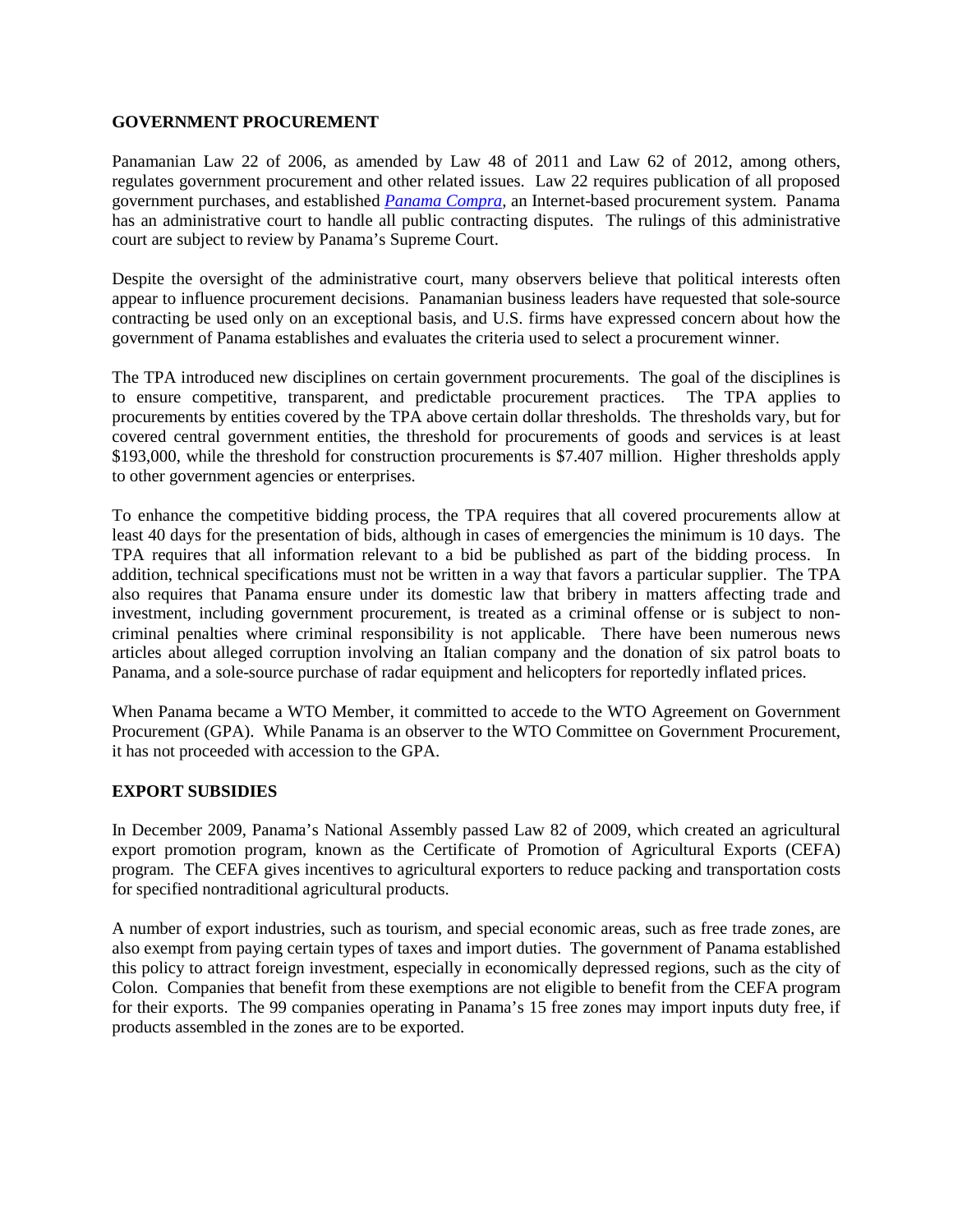Under the TPA, Panama may not adopt new duty waivers or expand existing duty waivers conditioned on the fulfillment of a performance requirement (*e.g.*, the export of a given level or percentage of goods or the use of domestic content in the production of goods).

# **INTELLECTUAL PROPERTY RIGHTS PROTECTION**

Law 61 of October 5, 2012, amending Panama's industrial property law, and Law 64 of October 10, 2012, amending Panama's copyright law, introduced important updates to Panama's legislative framework in order to, among other things, implement certain intellectual property rights (IPR) obligations of the TPA. The TPA provides for improved standards for the protection and enforcement of a broad range of IPR, including protections for patents, trademarks, undisclosed test and other data submitted to obtain marketing approval for pharmaceuticals and agricultural chemicals, and digital copyrighted products such as software, music, text, and videos. The TPA also provides for improved IPR enforcement, including further deterrence of piracy and counterfeiting. These recent changes to these laws build on Panama's efforts over the last decade to improve IPR enforcement.

The Panamanian government also reports that it investigated 934 intellectual property violations (July 2011 to June 2012), of which 437 were crimes against copyrights and related issues, 456 for crimes against industrial property, 41 for crimes against information system security, and 54 for reinstatement. As a result, there were 239 convictions and 11 acquittals for IPR-related violations (down from 339 and 26 respectively in 2011).

The Colon Free Zone created a special office for IPR enforcement in 1998. As of October 2012, the office had performed 22 inspections, compared to 24 inspections in 2011. Given Panama's importance as a hub for regional and global trade, enforcement against trans-shipment of pirated and counterfeit goods is and will continue to be crucial.

# **SERVICES BARRIERS**

Under the TPA, U.S. service suppliers are granted better access to Panama's services sector than other WTO Members under the General Agreement on Trade in Services. All services sectors are covered under the TPA, except where Panama has scheduled specific exceptions. Panama agreed to provide improved access in sectors such as express delivery, and to grant new access in certain professional services that previously had been reserved exclusively to Panamanian nationals. Panama also agreed that portfolio managers in the United States would be able to provide portfolio management services to both mutual funds and pension funds in Panama. Under the TPA, U.S. insurance suppliers will be permitted to operate as a branch or a subsidiary.

### **Telecommunications**

On October 5, 2012, Panama amended its telecommunications law to eliminate the universal service program contribution amount charged on inbound international traffic to Panama that was significantly higher than the amount collected from carriers engaged in domestic telecommunications. Under the revised law, which took effect January 1, 2013, all carriers engaged in telecommunications in Panama will contribute up to 1 percent of their taxable income to Panama's universal service program. This change eliminates the competitive imbalance Panama's former law had imposed on foreign competitors.